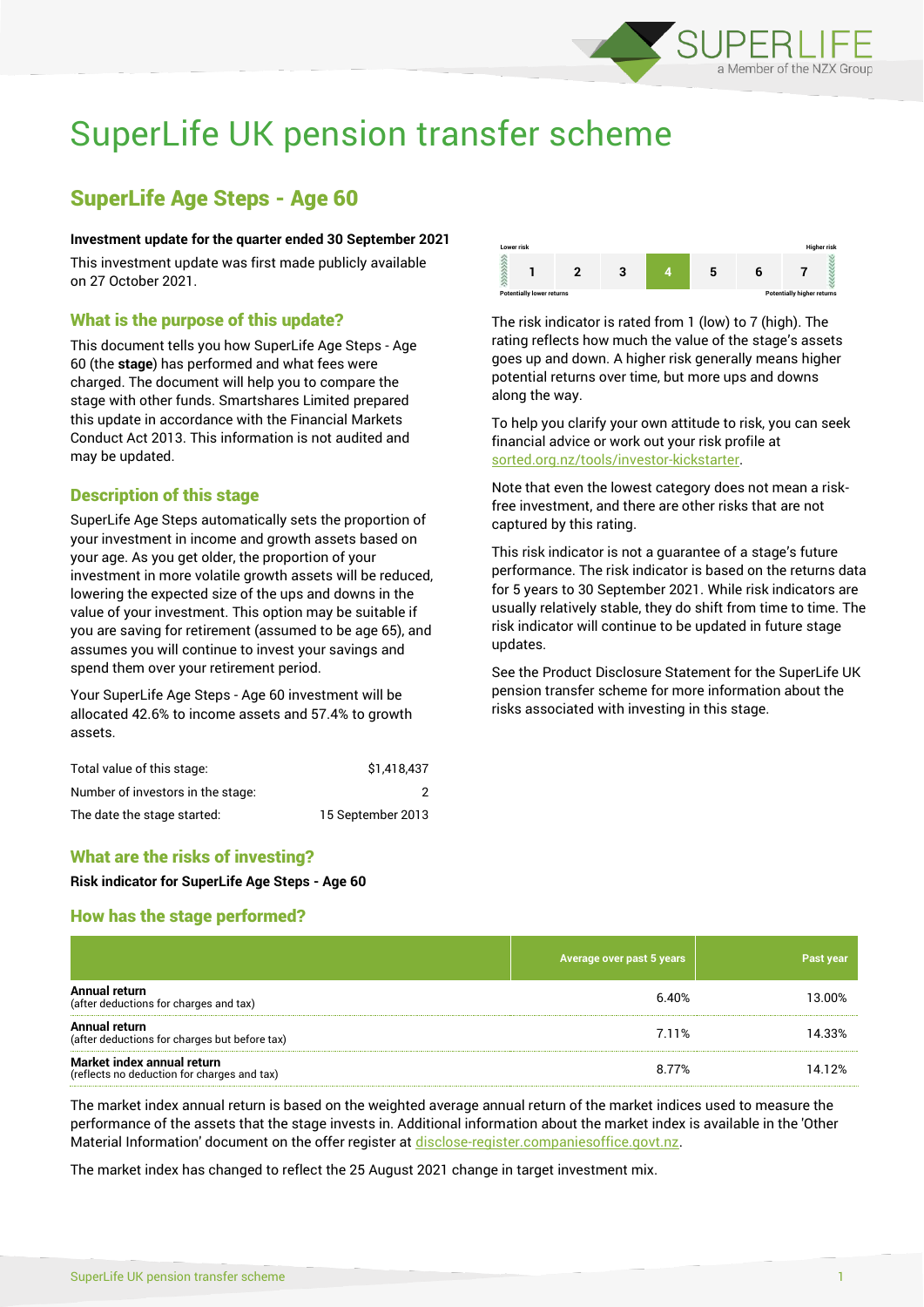

#### **Annual return graph**



This shows the return after fund charges and tax for each year ending 31 March since the fund started. The last bar shows the average annual return since the fund started, up to 30 September 2021.

**Important:** This does not tell you how the fund will perform in the future.

Returns in this update are after tax at 28%.

#### What fees are investors charged?

Investors in the SuperLife Age Steps - Age 60 are charged fund charges. In the year to 31 March 2021 these were:

|                                                                  | % per annum of fund's net<br>asset value |  |
|------------------------------------------------------------------|------------------------------------------|--|
| <b>Total fund charges</b>                                        | 0.61%                                    |  |
| Which are made up of:                                            |                                          |  |
| <b>Total management and administration</b><br>charges (estimate) | 0.61%                                    |  |
| Including:                                                       |                                          |  |
| Manager's basic fee                                              | 0.60%                                    |  |
| Other management and<br>administration charges                   | 0.01%                                    |  |
| <b>Other charges</b>                                             | Dollar amount per investor               |  |
| Administration fee                                               | \$60 per annum                           |  |

Investors may also be charged individual action fees for specific actions or decisions (for example, for transferring money into the scheme from a UK pension scheme). See the Product Disclosure Statement for the SuperLife UK pension transfer scheme for more information about those fees.

The fees set out above include GST where applicable.

Small differences in fees and charges can have a big impact on your investment over the long term.

### Example of how this applies to an investor

Jess had \$10,000 in the stage at the start of the year and did not make any further contributions. At the end of the year, Jess received a return after fund charges were deducted of \$1,300 (that is 13.00% of her initial \$10,000). Jess paid other charges of \$60. This gives Jess a total return after tax of \$1,240 for the year.

#### What does the stage invest in?

#### **Actual investment mix**

This shows the types of assets that the fund invests in.

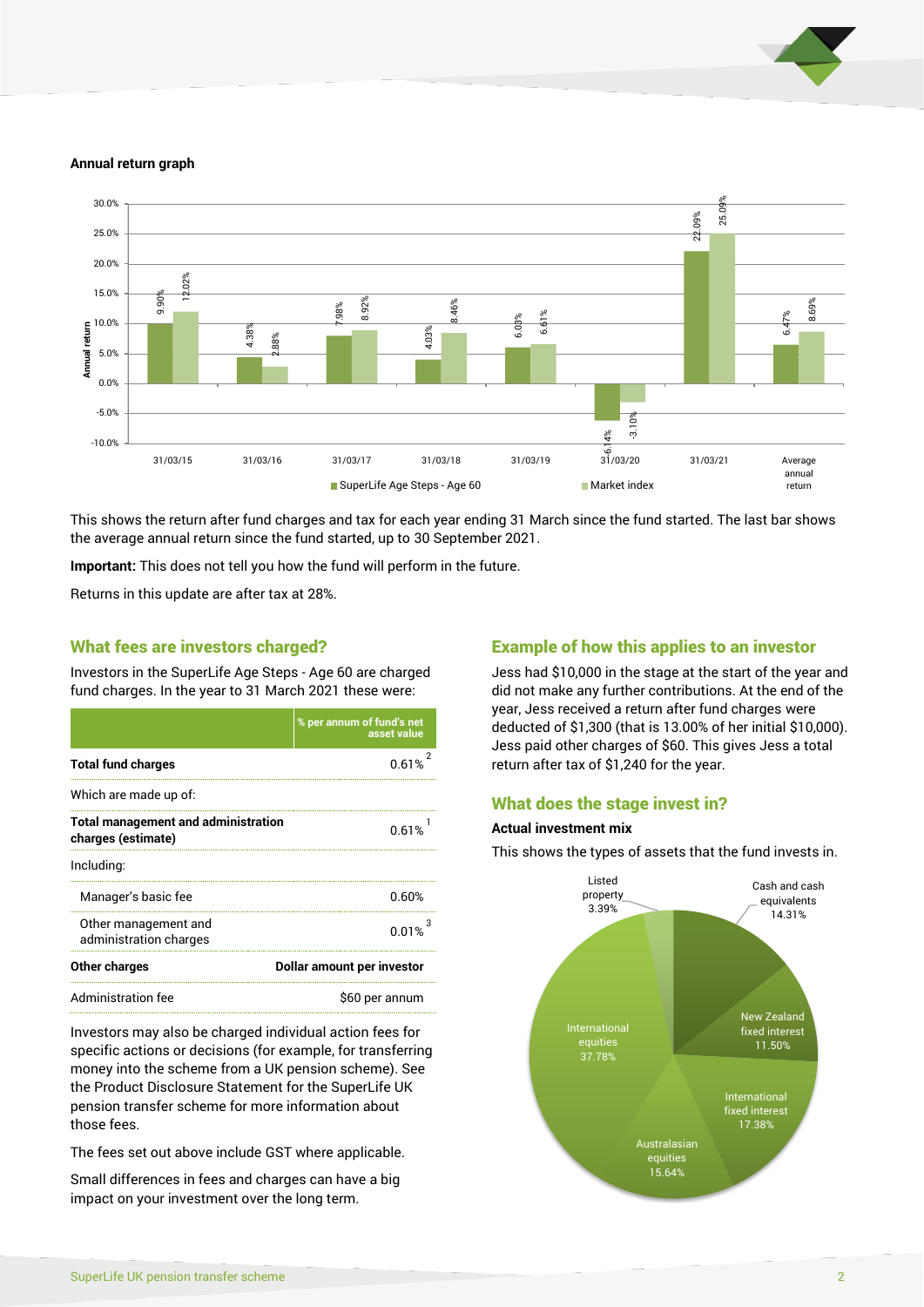

#### **Target investment mix**

This shows the mix of assets that the stage generally intends to invest in.

| <b>Asset Category</b>        | <b>Target asset mix</b>  |
|------------------------------|--------------------------|
| Cash and cash equivalents    | 13.20%                   |
| New Zealand fixed interest   | 11.80%                   |
| International fixed interest | 17.60%                   |
| Australasian equities        | 14.30%                   |
| International equities       | 37.30%                   |
| Listed property              | 2.90%                    |
| Unlisted property            | $\overline{\phantom{a}}$ |
| Commodities                  | $\overline{\phantom{a}}$ |
| Other                        | 2.90%                    |

#### **Top 10 investments**

| <b>Name</b>                                                            | % of stage's net<br>asset value | <b>Type</b>                  | <b>Country</b>       | <b>Credit rating</b><br>(if applicable) |
|------------------------------------------------------------------------|---------------------------------|------------------------------|----------------------|-----------------------------------------|
| iShares Global Aggregate Bond UCITS ETF                                | 10.67%                          | International fixed interest | Ireland              |                                         |
| Vanguard S&P 500 ETF                                                   | 5.73%                           | International equities       | <b>United States</b> |                                         |
| Vanguard FTSE Europe ETF                                               | 5.10%                           | International equities       | <b>United States</b> |                                         |
| Vanguard Total World Stock ETF                                         | 5.03%                           | International equities       | <b>United States</b> |                                         |
| Vanguard FTSE Emerging Markets ETF                                     | 4.04%                           | International equities       | <b>United States</b> |                                         |
| Vanguard FTSE Pacific ETF                                              | 3.18%                           | International equities       | <b>United States</b> |                                         |
| Vanguard Mid-Cap ETF                                                   | 2.97%                           | International equities       | <b>United States</b> |                                         |
| Vanguard Small-Cap ETF                                                 | 2.49%                           | International equities       | <b>United States</b> |                                         |
| ANZ NZD Current Account                                                | 2.49%                           | Cash and cash equivalents    | New Zealand          | AA-                                     |
| <b>Vanguard International Property Securities</b><br>Index Fund Hedged | 2.05%                           | Listed property              | Australia            |                                         |

The top 10 investments make up 43.74% of the stage's net asset value.

#### **Currency hedging**

The stage invests into funds which hedge their foreign currency exposure.